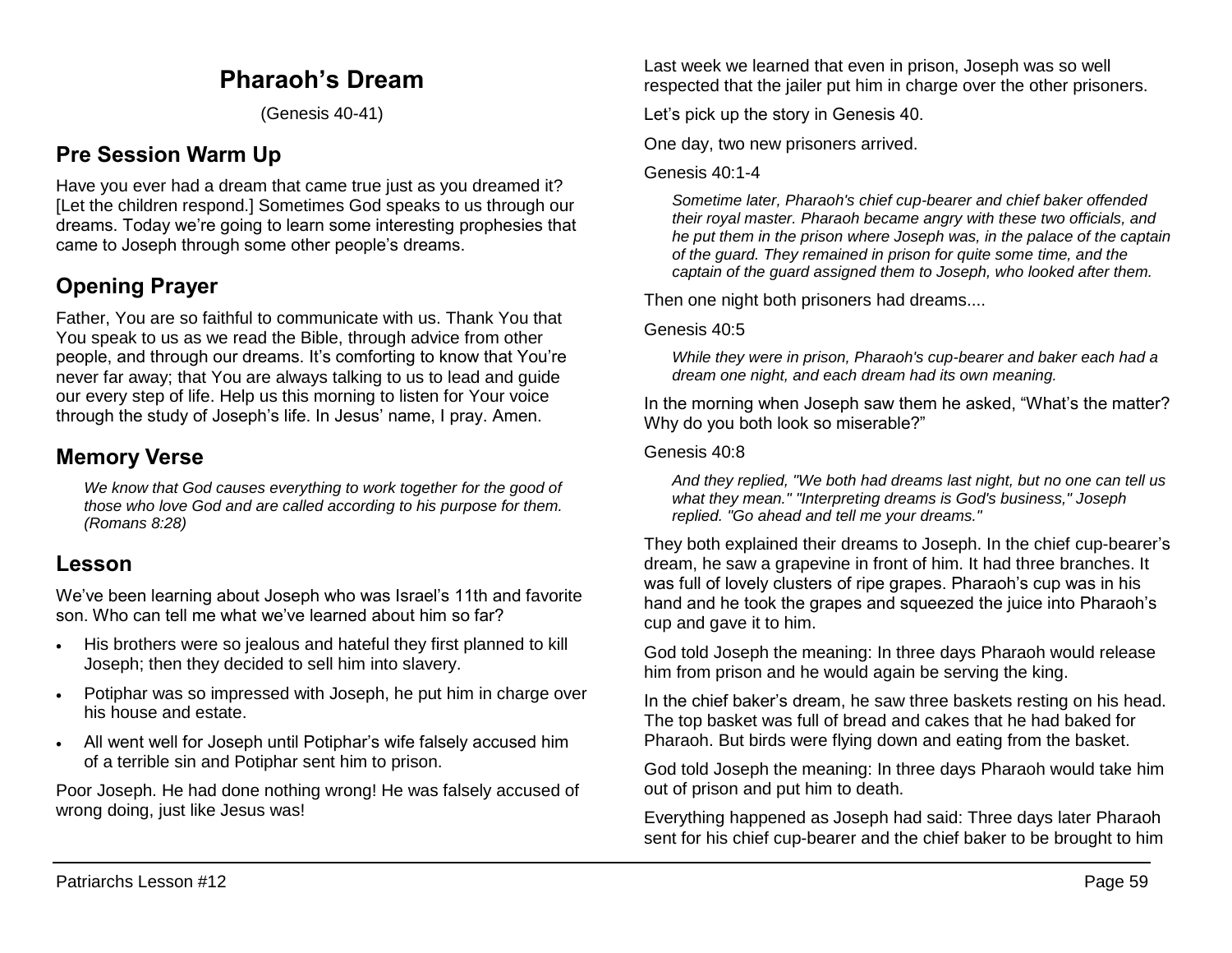from prison. Pharaoh restored the chief cup-bearer to his former position, but he sentenced the chief baker to be hanged.

When the cup-bearer left prison, Joseph asked for his help.

#### Genesis 40:14

*And please remember me and do me a favor when things go well for you. Mention me to Pharaoh, so he might let me out of this place.*

But the cup-bearer forgot all about Joseph until two years later.

One night, Pharaoh had a dream. It was very real to him.

### Genesis 41:1-4

*Two full years later, Pharaoh dreamed that he was standing on the bank of the Nile River. In his dream he saw seven fat, healthy cows come up out of the river and begin grazing in the marsh grass. Then he saw seven more cows come up behind them from the Nile, but these were scrawny and thin. These cows stood beside the fat cows on the riverbank. Then the scrawny, thin cows ate the seven healthy, fat cows! At this point in the dream, Pharaoh woke up.*

Pharaoh awoke feeling very troubled. But he soon fell asleep again and he had a second dream.

## Genesis 41:5-7

*But he fell asleep again and had a second dream. This time he saw seven heads of grain, plump and beautiful, growing on a single stalk. Then seven more heads of grain appeared, but these were shriveled and withered by the east wind. And these thin heads swallowed up the seven plump, well-formed heads! Then Pharaoh woke up again and realized it was a dream.* 

Pharaoh was bewildered. He called all his advisors together and told them about his dreams. But no one knew what they meant.

It was then that Pharaoh's chief cup-bearer remembered Joseph still in prison.

#### Genesis 41:14

*Pharaoh sent for Joseph at once, and he was quickly brought from the prison. After he shaved and changed his clothes, he went in and stood before Pharaoh.* 

So, Pharaoh told his dreams to Joseph. And, here's the meaning that God gave to Joseph...

Genesis 41:25

*Joseph responded, "Both of Pharaoh's dreams mean the same thing. God is telling Pharaoh in advance what He is about to do.*

Skip down to verse 29…

### Genesis 41:29-30

*The next seven years will be a period of great prosperity throughout the land of Egypt. But afterward there will be seven years of famine so great that all the prosperity will be forgotten in Egypt. Famine will destroy the land.* 

Joseph went on to give Pharaoh some good advice...

Genesis 41:33

*"Therefore, Pharaoh should find an intelligent and wise man and put him in charge of the entire land of Egypt.*

Skip down to verse 35…

## Genesis 41:35-36

*Have them gather all the food produced in the good years that are just ahead and bring it to Pharaoh's storehouses. Store it away, and guard it so there will be food in the cities. That way there will be enough to eat when the seven years of famine come to the land of Egypt. Otherwise this famine will destroy the land."* 

Pharaoh thought Joseph had given him wise advice.

## Genesis 41:37

*Joseph's suggestions were well received by Pharaoh and his officials.*

Pharaoh decided to put Joseph in charge over this great plan to store up the food.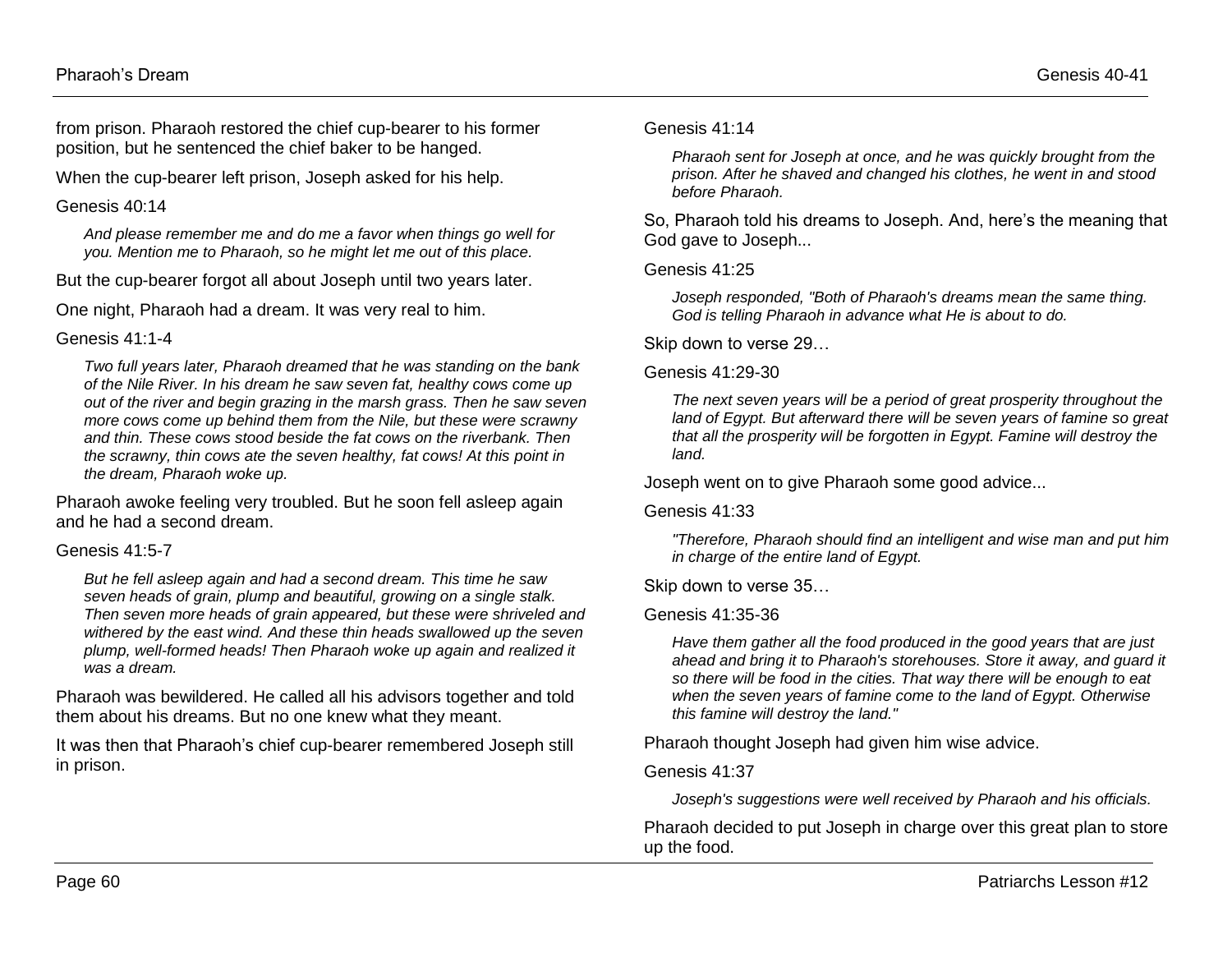### Genesis 41:39-40

*Then Pharaoh said to Joseph, "Since God has revealed the meaning of the dreams to you, clearly no one else is as intelligent or wise as you are. You will be in charge of my court, and all my people will take orders from you. Only I, sitting on my throne, will have a rank higher than yours."* 

Joseph's brothers had sold him as a slave thinking to hurt and humble him. But now he was one of the most powerful men in the world, riding through Egypt's cities in the royal chariot!

Joseph never stopped trusting God through all the years of being a slave and a prisoner. God was with Joseph and gave him success in everything he put his hand to. God defeated the plots of Joseph's enemies and made everything turn in Joseph's favor. Remember our memory verse for this week: "…*We know that God causes everything to work together for the good of those who love God and are called according to his purpose for them. (Romans 8:28)*."

Do you think you could trust God, even if you were wrongly blamed like Joseph? Joseph was patient even in prison. He kept trusting God even though he was mistreated. If you keep trusting in Him, God will help you to be brave and do the right things, too.

God does not forget those who love and trust Him. We may suffer hardships, but God will make everything turn out right if we just trust Him and His will for our lives.

# **CLOSING PRAYER**

Father, we want to learn how to trust You like Joseph. He never lost faith that You had his life in the palm of Your hand. Even when his brothers tried to kill him and he was sold into slavery, even when he was wrongly blamed for a terrible sin and thrown into prison, he kept on trusting You and loving You. Fill us with the power of the Holy Spirit so we can be strong in our faith in You, like Joseph. In Jesus' Name, we pray. Amen.

# **LEARNING ACTIVITIES**

## **CRAFT CORNER**

## **GAME CENTER**

Let the children work on the *God's Man and Egypt's Dreamers* word search, or send it home as a "take home" paper.

Use the following review questions in another game of your choice:

- 1. Whose son was Joseph? (He was Jacob's 11th son.)
- 2. What were the three terrible things that happened to Joseph? (His brothers were so jealous and hateful they first planned to kill Joseph; then they sold him into slavery. Third, Potiphar's wife falsely accused him of a terrible sin and Potiphar sent him to prison.)
- 3. Who were the two other men that Pharaoh sent to prison while Joseph was there? (The chief cup-bearer and the chief baker.)
- 4. What was the chief cup-bearer's dream? (He saw a grapevine in front of him. It had three branches. It was full of lovely clusters of ripe grapes. Pharaoh's cup was in his hand and he took the grapes and squeezed the juice into Pharaoh's cup and gave it to him.)
- 5. What was the meaning of the chief cup-bearer's dream? (In three days Pharaoh would release him from prison to serve the king again.)
- 6. What was the chief baker's dream? (He saw three baskets resting on his head. The top basket was full of bread and cakes that he had baked for Pharaoh. But the birds were flying down and eating from the basket.)
- 7. What was the meaning of the chief baker's dream? (In three days Pharaoh would take him out of prison and put him to death.)
- 8. What was the last thing Joseph said to the chief cup-bearer when he was released from prison? (Remember me when it is well with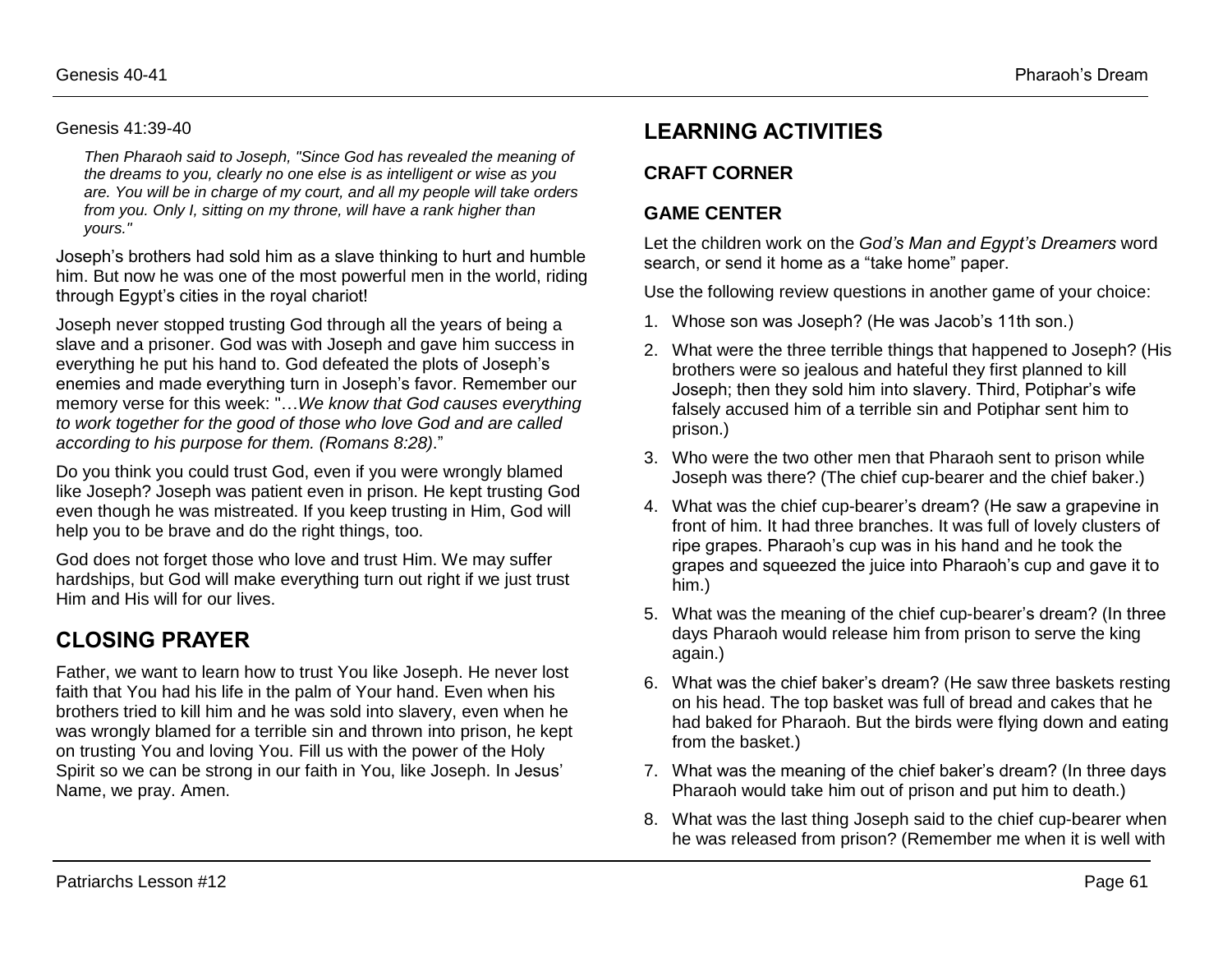you, and please show kindness to me; make mention of me to Pharaoh, and get me out of this house.)

- 9. Tell me about the dreams Pharaoh had? (First, he dreamed about 7 fat cows and 7 skinny cows. The skinny cows ate up the fat cows. Secondly, he dreamed about 7 plump heads of grain on one stock and 7 thin heads of grain. The thin grains ate the plump grains.)
- 10. What was the meaning of Pharaoh's dream? (7 years of great plenty will come throughout Egypt; but after them 7 years of famine will arise and all the plenty will be forgotten.)
- 11. What other good advice did Joseph give to Pharaoh? (To select a discerning and wise man and set him over the land of Egypt.)
- 12. Who did Pharaoh appoint to govern the food storage plan? (Joseph became the highest authority in all of Egypt just under the king himself. No one was greater. He was one of the most powerful men in the world!)
- 13. Do you think you could continue to trust God like Joseph did if you were wrongly blamed and thrown into prison? [Let the child respond.]
- 14. What is today's memory verse? We know that God causes everything to work together for the good of those who love God and are called according to his purpose for them. (Romans 8:28)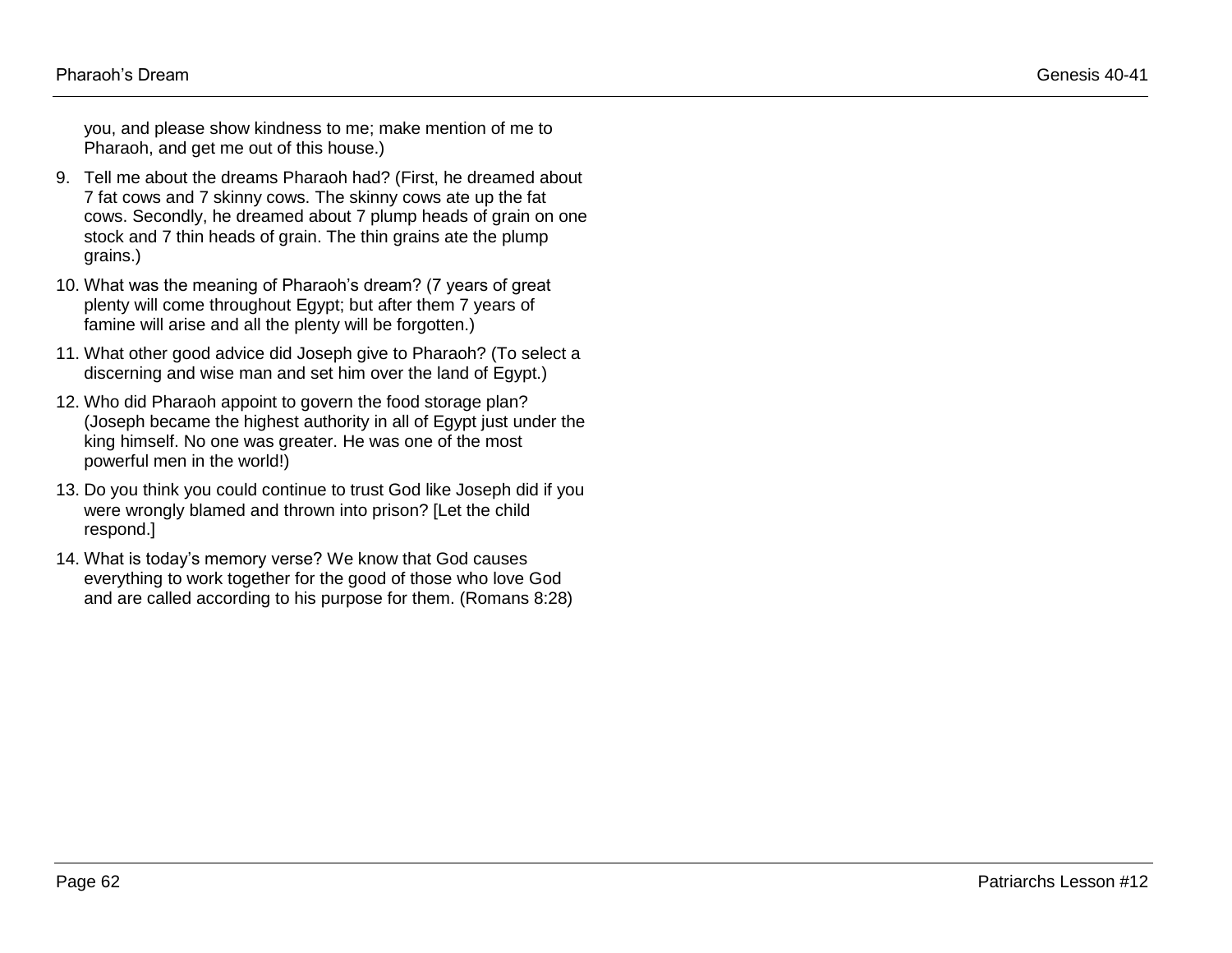